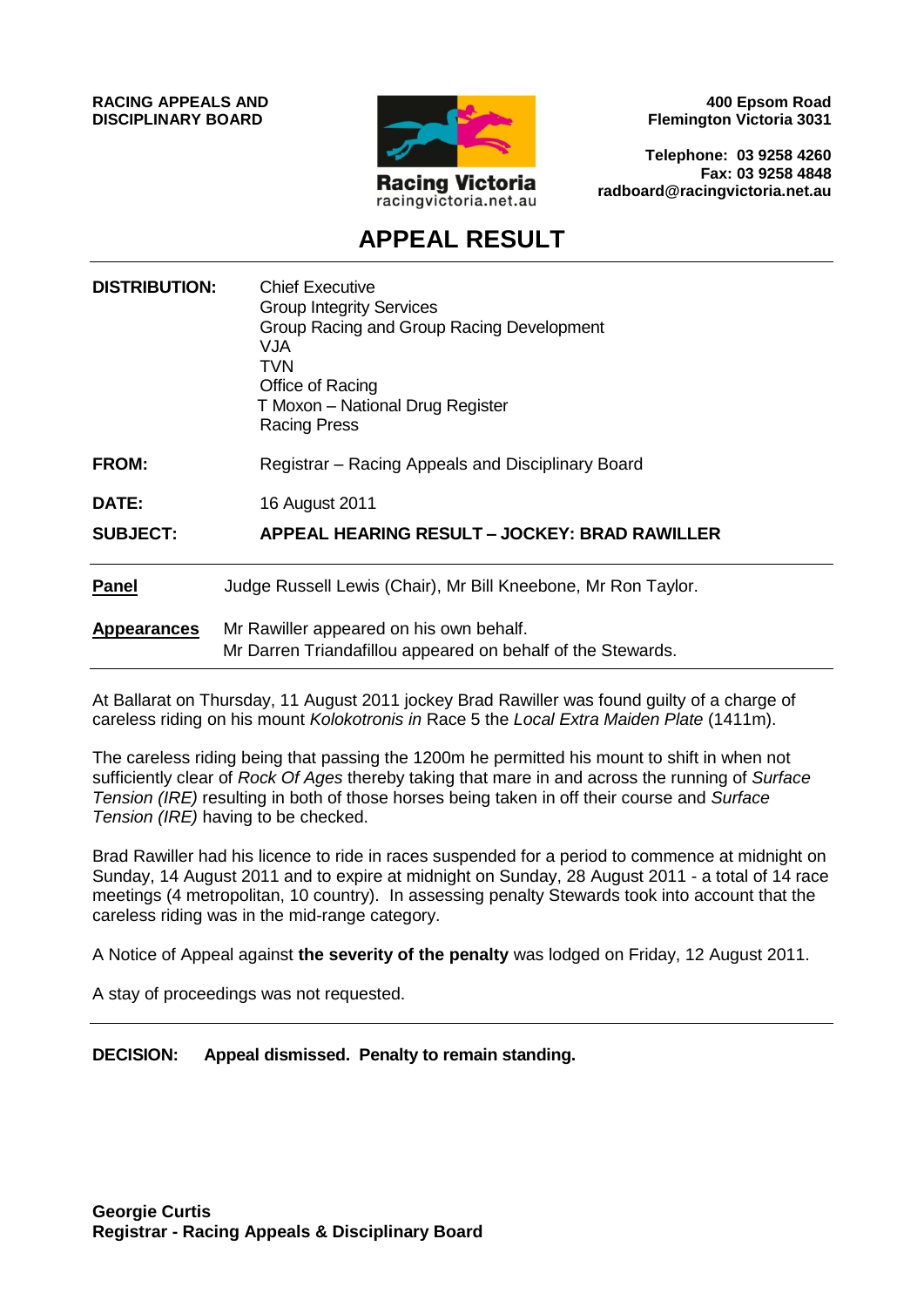# **TRANSCRIPT OF**

## **PROCEEDINGS**

#### **RACING APPEALS AND DISCIPLINARY BOARD**

\_\_\_\_\_\_\_\_\_\_\_\_\_\_\_\_\_\_\_\_\_\_\_\_\_\_\_\_\_\_\_\_\_\_\_\_\_\_\_\_\_\_\_\_\_\_\_\_\_\_\_\_\_\_\_\_\_\_\_\_\_\_\_

**HIS HONOUR JUDGE R.P.L. LEWIS, Chairman MR W. KNEEBONE MR R. TAYLOR**

**EXTRACT OF PROCEEDINGS**

**DECISION**

### **IN THE MATTER OF THE LOCAL EXTRA MAIDEN PLATE OVER 1411 METRES AT BALLARAT ON 11/8/11**

**JOCKEY: BRAD RAWILLER**

#### **MELBOURNE**

#### **TUESDAY, 16 AUGUST 2011**

MR D. TRIANDAFILLOU appeared on behalf of the RVL Stewards

MR B. RAWILLER appeared on his own behalf